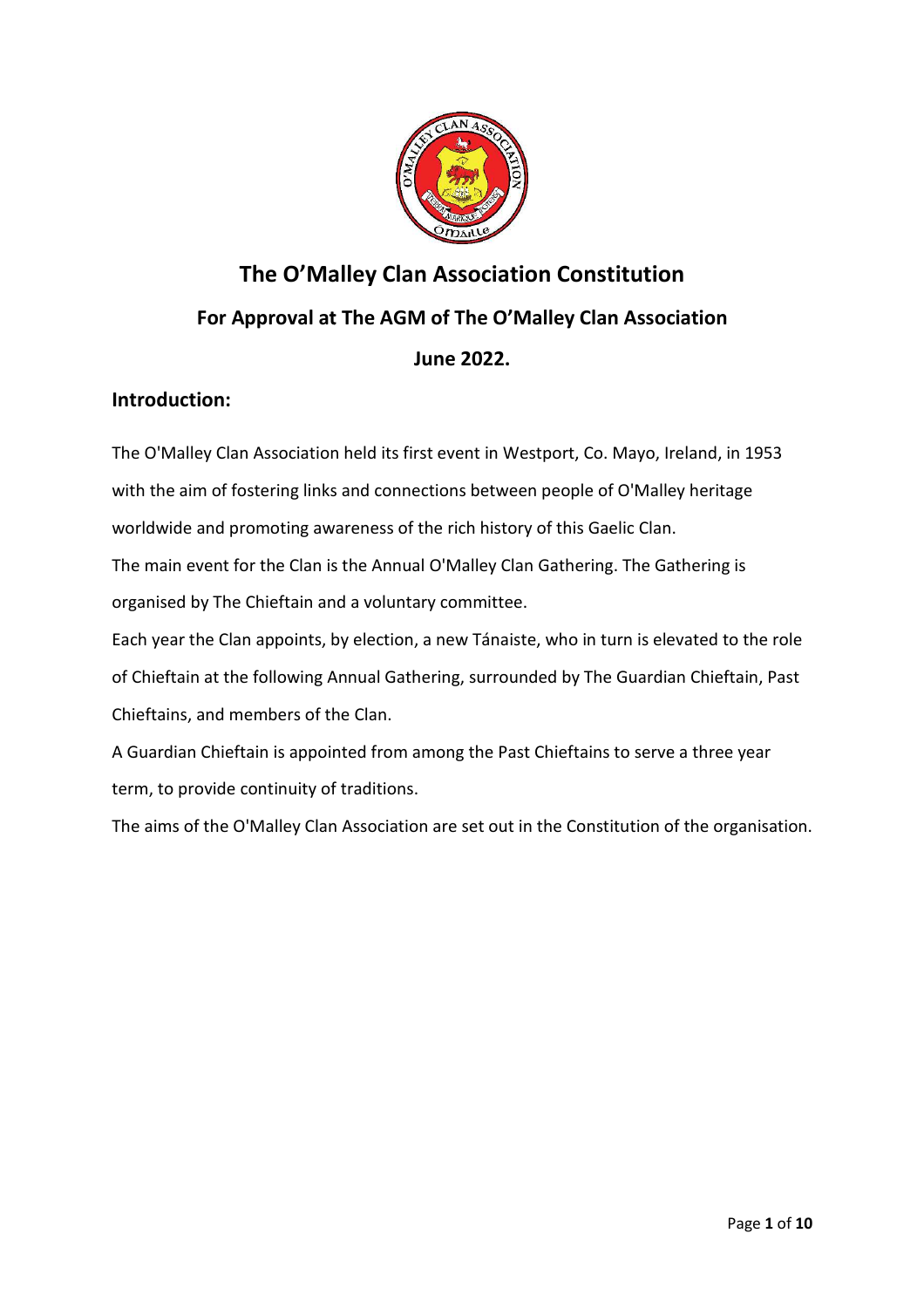# **Constitution**

## **1. NAME**

- 1.1 **This document is the constitution of the The O'MALLEY CLAN ASSOCIATION** (the Association).
- 1.2 **Email Address:** omalleyclanireland@gmail.com
- 1.3 **Postal Address:** Will be that of the Secretary duly elected to carry out the role, for the term of the appointment.

## **2. VISION**

The O'Malley Clan Association is an association of people bearing the O'Malley name, their spouses, and relatives, fostering links and connections between people of O'Malley heritage worldwide and promoting awareness of the rich history of the O'Malley Clan, in all their traditions and heritage.

## **3. OBJECTIVES**

The main Objectives of the Association are as follows:

- 3.1 To promote friendship between the members, knowledge of the history of the clan, and loyalty to its traditions;
- 3.2 Friendship between the members is fostered by the Annual Clan Gathering and other events, which strives to attract participants from the home country and overseas;
- 3.3 Knowledge of the history of the Clan is fostered by visits to places associated with the clan, and by the sale of publications dealing with Clan history; a digital monthly newsletter; and Social Media Accounts.
- 3.4 Loyalty to the Clan's traditions is fostered by encouraging the members to cherish the Clan heritage by watching over the surviving monuments associated with the Clan Heritage.

## **4. MEMBERSHIP**

**4.1 Membership is open to**: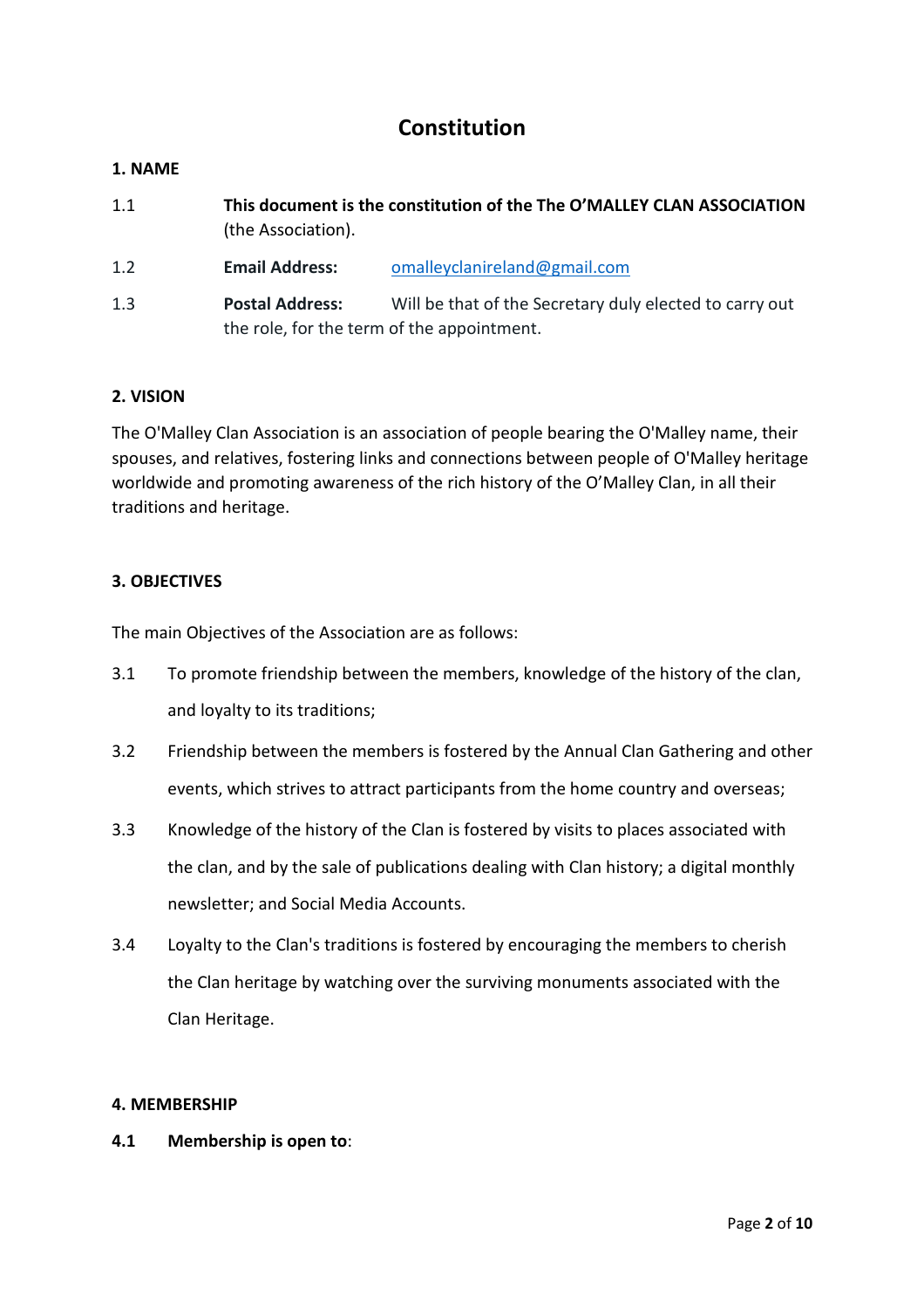4.1.1 Any person who has one of the many variations of the O'Malley name including, but not limited, to other derivatives of the name such as:

> Malley, Mallay, Mally, O'Mally, Mailley, O'Mailey, Mailey, Maley, Mealey, Mealley, Meally

- 4.1.2 Their spouse, family members, and relatives. Including anyone with an O'Malley ancestor or is the descendent of an O'Malley.
- 4.1.3 And who has paid membership dues as outlined below.

## **4.2 Membership Payment**

The O'Malley Clan Association is a voluntary non-profit cultural organisation, membership fees – which include the Monthly Newsletter of the O'Malley Clan. The fee will be set by the Council, and may be amended from time-to-time.

There are a number of types of membership available:

- Annual membership
- Three Year Membership
- Ten Year Membership
- Honorary Membership voted on by the Council and awarded to an individual who has contributed to the Clan in an outstanding manner.

Fees must be paid prior to an AGM. Membership shall last for one full year or for the number of years the member pays for, and membership commences on the date of payment.

Fess may be amended by the council, members will be advised in advance of any changes.

## **5. GOVERNANCE**

Governance of the O'Malley Clan Association rests with the Chieftain, the Tánaiste and the Council of Chieftains, answerable to the Members in General Meeting.

## **5.1 Officers**

The Council will have:

- The Guardian Chieftain who will act in the role of Chairperson;
- A Secretary: and
- A Treasurer.

Other officers may be chosen as deemed necessary

#### **5.2 Election of Officers**

5.2.1 Officers will be elected by the Council at the first meeting following the AGM.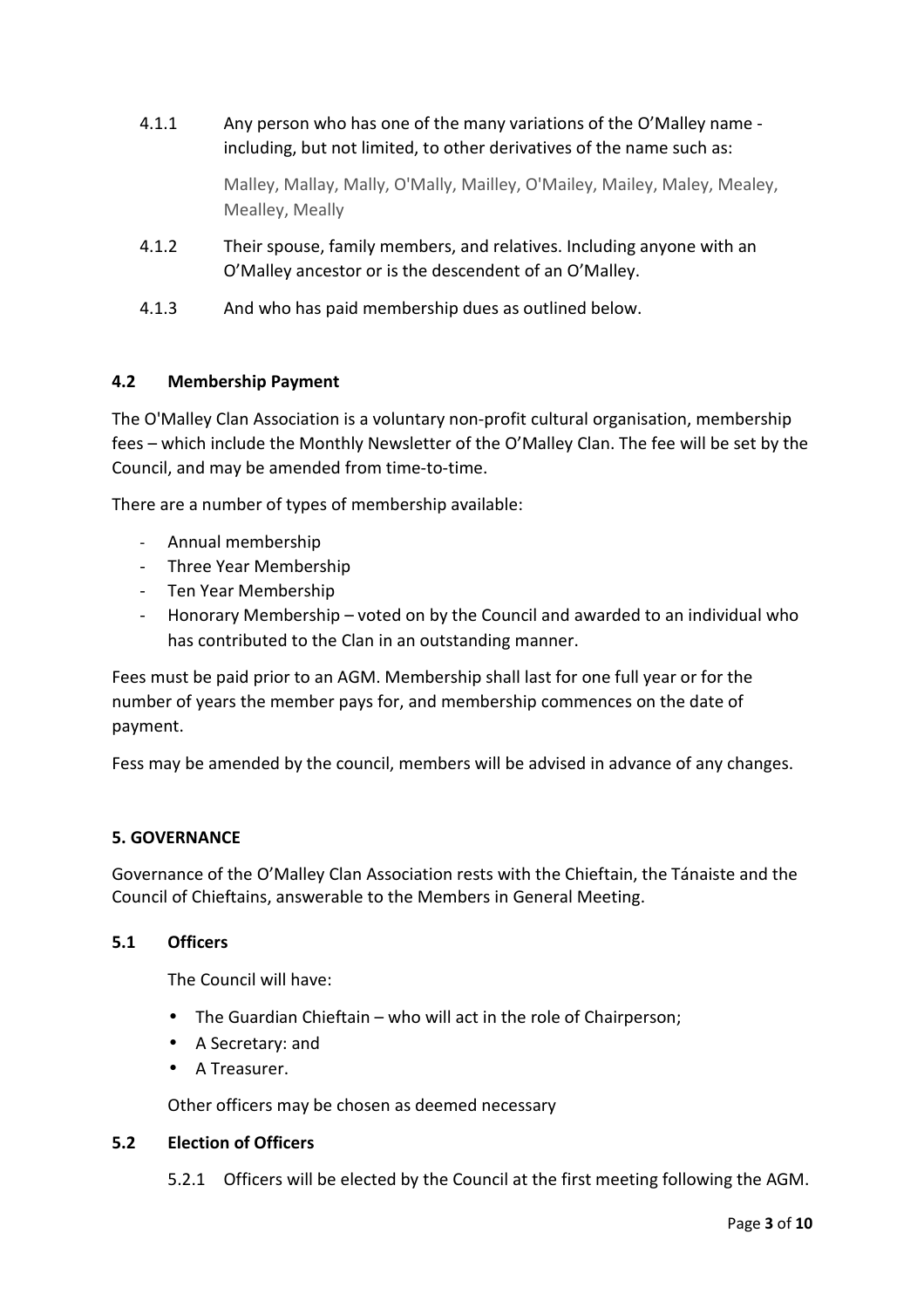- 5.2.2 Nominations will be made at the meeting.
- 5.2.3 The Guardian Chieftain shall serve a term of 3 (three) years; all other Officers will serve for a period of 3 (three) years. Retiring Officers will be eligible for re-election.
- 5.2.4 An Officer can serve for no more than 2 (two) consecutive terms.

## **5.3 Duties**

## **5.3.1 The Chieftain**

5.3.1.1 Role & responsibilities: The Chieftain is the public face of the Clan and represents the Clan as required. The Chieftain organises the Annual Clan Gathering, during which the AGM is held. They may set up a local subcommittee to assist them

5.3.1.2 Election & term. At the AGM, the outgoing Chieftain is succeeded by the Tánaiste, who becomes the new Chieftain and serves until the next AGM.

## **5.3.2 The Tánaiste**

5.3.2.1 Role & responsibilities: The Tánaiste supports the Chieftain as required and succeeds to the role of Chieftain in the event of the Chieftain being unable to continue in office until the end of their term.

5.3.2.2 Election & term. The Tánaiste is elected by the Members at the AGM from a list of nominees. Nominations must be submitted in writing to the Secretary at least two weeks prior to the AGM and must be signed by two Members. Nominee must agree to be nominated. The Tánaiste serves until the next AGM, at which they become Chieftain.

## **5.3.3 The Guardian Chieftain**

5.3.3.1 Role & responsibilities: The Guardian Chieftain is the custodian of the traditions and customs of the Association. The Guardian Chieftain provides advice and support to the Chieftain in the carrying out of their duties and acts as required to ensure that the affairs of the Association are managed in accordance with the Constitution. The Guardian Chieftain chairs the meetings of the Council and has a casting vote in the event that the Council is tied.

5.3.3.2 Election & term. The Guardian Chieftain is elected by the Council at its first meeting after a vacancy occurs and serves for a term of three years. The Guardian Chieftain may not serve for more than two consecutive terms.

## **5.3.4 The Council**

5.3.4.1 Membership. The Council will have a minimum of 6 members, made up of ex-officio members (the Chieftain, Guardian Chieftain, former Chieftains and the Tánaiste) and co-opted members. The Guardian Chieftain will chair Council meetings. All former chieftains are eligible to be members of the Council if they so choose. The Council may co-opt additional members from time to time as is deemed necessary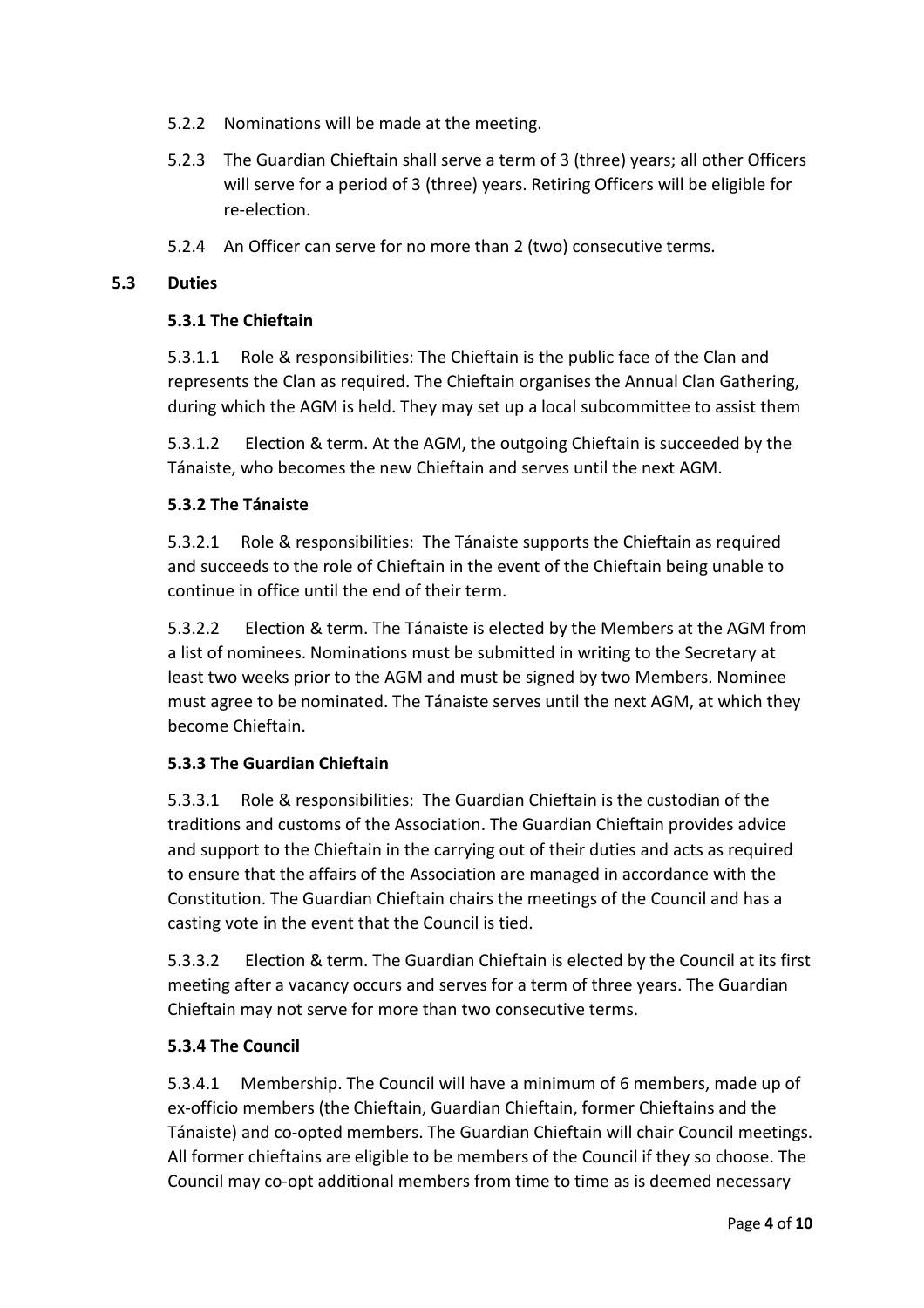for the effective functioning of the Council. Co-opted members will serve for a period set by the Council, subject to a maximum of three years, after which they may be co-opted for a further term by the Council.

5.3.4.2 Role & responsibilities. The Council will be responsible for dealing with the business and affairs of the Clan including:

- **FICE ASSOCTER FOSTERIOR INCOCE** FOSTERIOR FIGURE
- **The control of the finances of the Association;**
- Reporting to the AGM;
- Supporting the current Chieftain in their organisation of the Annual Clan Gathering;
- **The arrangement of any other such social functions as the Council may** decide;
- The convening of the AGM;
- The removal from membership any member whose conduct shall be deemed discreditable to the Association;
- Any other act or function the Council considers necessary to further the aims of the Clan.

5.3.3 Officers. The Council will elect a Secretary, a Treasurer and any other officers that it deems necessary. Officers will be elected at the next meeting of the Council after a vacancy occurs and will serve for a term of three years from the date of election. Officers may be re-elected to serve additional terms.

## 5.3.4 **The Secretary**.

The Secretary will

- Take, keep and issue minutes of Council and General meetings;
- **Prepare the Agenda for meetings of the Council and the AGM in** consultation with the Guardian Chieftain;
- **Maintain the membership list; and**
- Deal with any correspondence.

## 5.3.5 **The Treasurer**.

The Treasurer will ensure compliance to the Financial Policy of the Association. In this regard, they will:

- Keep proper accounts that show all monies collected and paid out by the Clan
- Maintain bank accounts and credit cards as required
- **Ensure that necessary insurance policies are in place**
- Report on the Association's finances to the AGM

## 5.3.6 **Council Meetings**.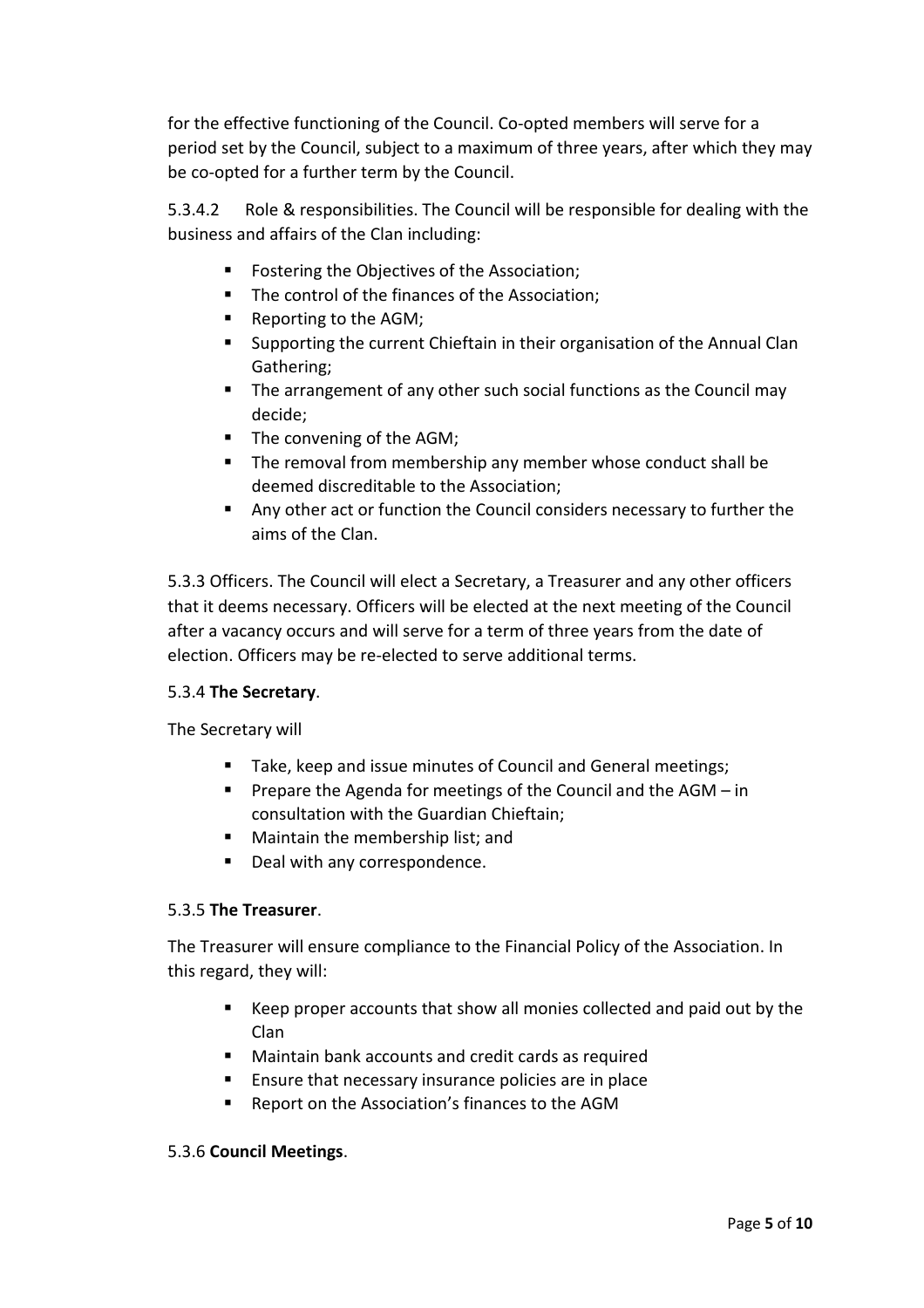- The Council will hold a minimum of 4 (four) meetings per year at regular intervals.
- The quorum for the meetings shall be 6 members.
- Attendance at Council meetings can be in person or by phone or other electronic method providing the voice or image of the Council member can be identified and confirmed.
- The Agenda will be drawn up by the Secretary in consultation with the Guardian Chieftain.
- Items for inclusion on the agenda must be submitted to the Guardian Chieftain at least 2 days before the meeting.
- The Council will endeavour to reach consensus on decisions. In the event of this not being possible, decisions will be taken by a vote, with each member of the Council being entitled to one vote.
- In the event of a tied vote the Guardian Chieftain will have a second or casting vote

## **6. REPRESENTATION**

## **6.1 Annual General Meeting (AGM)**

The AGM of the Association will be held during the annual Clan Gathering.

- 6.1.1 Notice of the AGM will be included in the notification of the Annual Clan Gathering sent to each member 2 months prior to the AGM.
- 6.1.2 Each member of the Association will be entitled to a vote at the AGM
- 6.1.3 The AGM will elect the next Tánaiste.
- 6.1.4 At the AGM a report will be given by the Guardian Chieftain; the Chieftain; the Treasurer and the Secretary.
- 6.1.5 Attendance at the AGM will be counted and recorded. Only Members can vote at the AGM.

## **6.2 Special General Meeting (SGM)**

- 6.2.1 An SGM may be called by submitting the reason for the SGM to the Guardian Chieftain in a letter signed by not fewer than three members of the Council or 20% of the number of ordinary members.
- 6.2.2 In such an event the Council will be obliged to organise an SGM within twenty-eight (28) days. This task may be designated to the Guardian Chieftain if appropriate.

In such an event the Guardian Chieftain will advise the Council

## **6.3 Decision Making**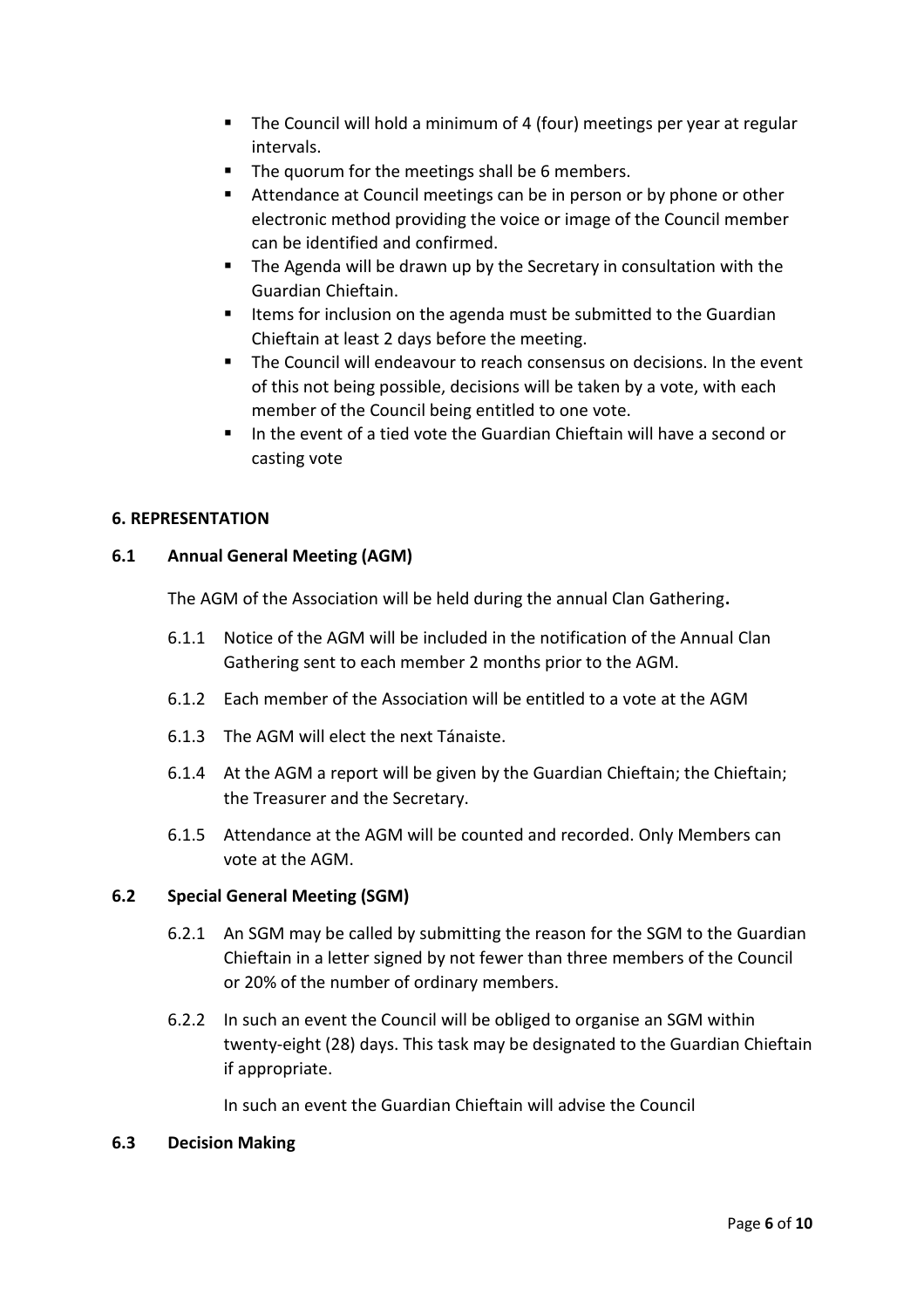- 6.3.1 The Council will endeavour to reach consensus on decisions. In the event of this not being possible, decisions will be taken by a vote.
- 6.3.2 Each member of the Council will be entitled to one vote.
- 6.3.3 In the event of a tied vote the Guardian Chieftain will have a second or casting vote

## **6.4 Subcommittees and Task Groups**

6.4.1 The Council may establish subcommittees and/or task groups when required. These structures may include people external to the Council if appropriate.

#### **6.5 Accounts**

6.5.1 The Council will cause proper books of accounts to be kept according to the Financial Policy of the Association.

## **6.6 Financial Policy**

- 6.6.1 The Association will keep proper accounts that show all monies collected and paid out by the Association.
- 6.6.2 Any monies obtained by the Association shall only be used for the Association.
- 6.6.3 The Association will maintain a bank account [and a credit card]. Any bank account / credit card opened for the Association shall be in the name of the Association
- 6.6.4 Only the Guardian Chieftain, Treasurer, Chieftain and Secretary can be signatories on the bank account.
- 6.6.5 Two signatures will be required on any cheque, but prior to any expenditure there must be a record of two approvals for any expenditure.
- 6.6.6 The Treasurer will maintain the file for such approvals.
- 6.6.7 Approvals can be evidenced in writing or by electronic form (email).

## **7. DISCIPLINARY PROCEDURES & CODES OF PRACTICE**

Issues that will require the implementation of disciplinary proceedings include:

- Persistent non-attendance at meetings
- Misuse of funds
- Misconduct including:
	- **Breaching the rules of the Constitution**
	- **•** Offensive, abusive behaviour
- **7.1 Procedure**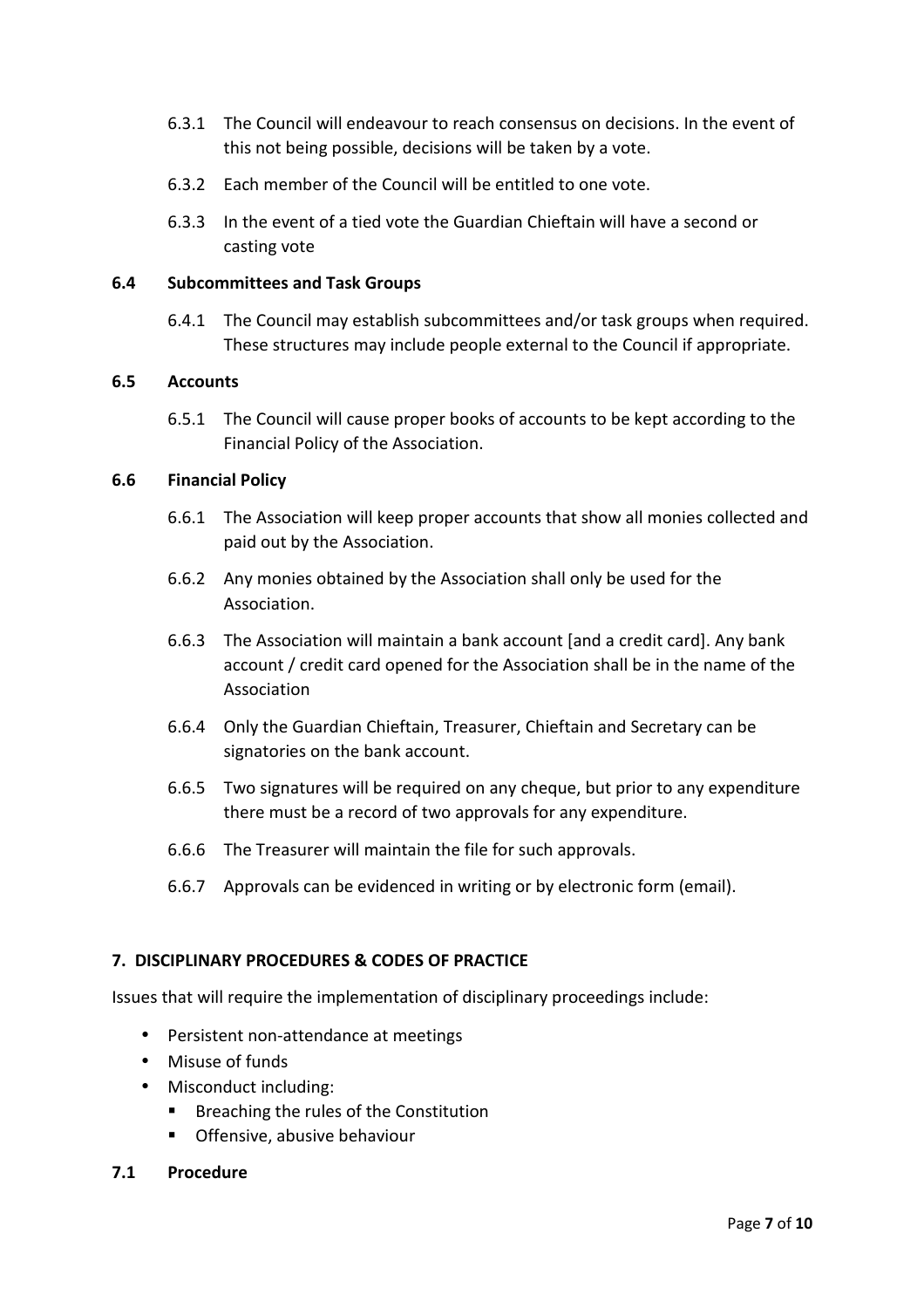- 7.1.1 In the event of a representative missing three consecutive meetings of the Council:
	- a. A letter will be written to the representative in question, outlining the reason for the disciplinary procedure. The representative will be given the opportunity to discuss the issue at the following meeting of the Council.
	- b. A vote may be taken as to whether the person will be permitted to remain on the Council, In the event that the representative does not reply it will be assumed that they are no longer a member of the Council.
- 7.1.2 In the event of misconduct or misuse of funds of the Association:
	- a. A letter will be sent to the representative in question outlining the reason for the grievance and offering the opportunity to discuss the matter with the Council.
	- b. In the event of a second offence membership of the Council will be withdrawn from the representative.
- 7.1.3 The Council reserves the right to withdraw membership from a representative for reasons other than those outlined above on a vote of a majority of two-thirds or more of the members present & entitled to vote.

## **7.2 Dignity & Respect Policy.**

The purpose of this policy is to demonstrate the Association's commitment to implementing and promoting measures to protect the dignity of members and to encourage respect for others. The Association aims to create an environment free from discrimination, harassment, racism and disrespectful behaviour, by dealing effectively with any complaints of such conduct and also by welcoming diversity and promoting equality. This policy applies to all members.

## **7.3 Anti-Racist Code of Practice**.

The Association understands racism as oppression experienced by minority ethnic communities. Racism involves individual practices that discriminate against these groups. This discrimination can be unintentional and without intent. At times, it is only visible in the unfair outcomes for these groups relative to outcomes for the majority population from the provision of institutions and organisations.

The Association is committed to implementing and promoting measures to ensure no individuals will be discriminated against or treated in a less favourable manner.

## **8. GENERAL DATA PROTECTION REGULATION (GDPR)**

- 8.1 The Association is committed to complying with the following data protection principles, regarding personal information, The Association will comply with data protection law. This says that the personal information held about members must be:
	- processed and used fairly and lawfully.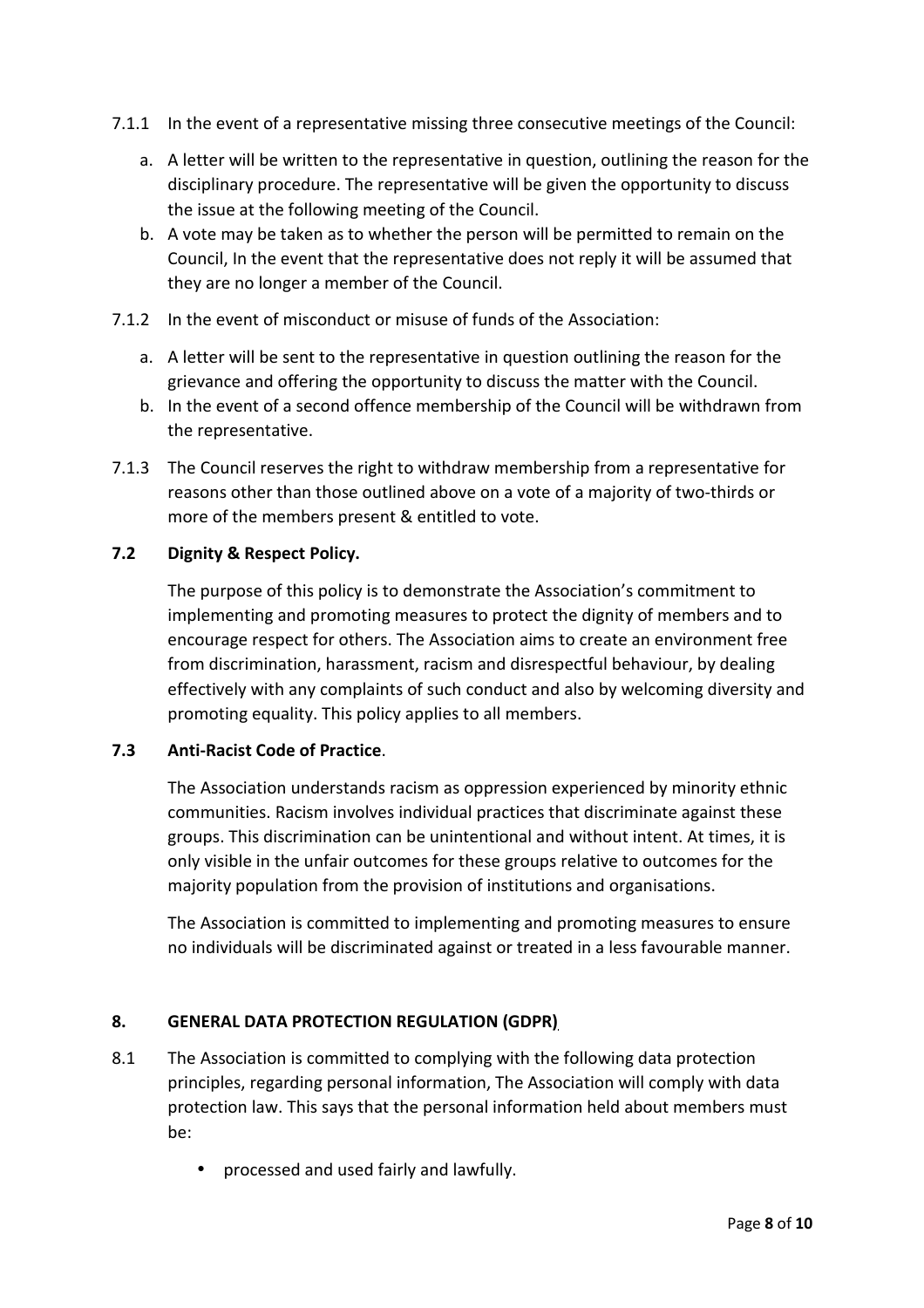- collected only for valid purposes
- relevant and limited only to those purposes
- accurate and kept up to date
- kept only as long as necessary for the purposes
- kept securely
- 8.2 The Association may collect, store and use the following categories of personal information about members:
	- personal contact details such as name, title, address, telephone numbers and personal email address
	- date of birth
	- gender
	- photographs

The Association will only retain personal information for as long as necessary to fulfil the purposes we collect it for, including for the purposes of satisfying any legal, accounting or reporting requirements.

## 8.3 **Third Parties**

The Association may have to share data with third parties, including third party service providers and other entities in the group. If we do the Association and its members can expect a similar degree of protection in respect of personal information.

The Association requires third parties to respect the security of all data and to treat it in accordance with the law.

The Association may share personal information with third parties where required by law or where there is another legitimate interest in doing so.

## 8.4 **Data Protection Principles**

The Association is committed to complying with the following data protection principles regarding personal information processed by the Association:

- Personal data shall be processed fairly and lawfully.
- Personal data shall be obtained only for one or more specified and lawful purpose and shall not be further processed in any manner incompatible with that purpose or those purposes.
- Personal data shall be adequate, relevant and not excessive in relation to the purpose or purposes for which they are processed .
- Personal data shall be accurate and kept up to date.
- Personal data processed for any purpose shall not be kept for longer than is necessary for that purpose.

## **9. AMENDMENTS TO THE CONSTITUTION**

9.1 Motions to amend the Constitution must be submitted to the Secretary of the Council in writing eight (8) weeks prior to the date of the AGM.